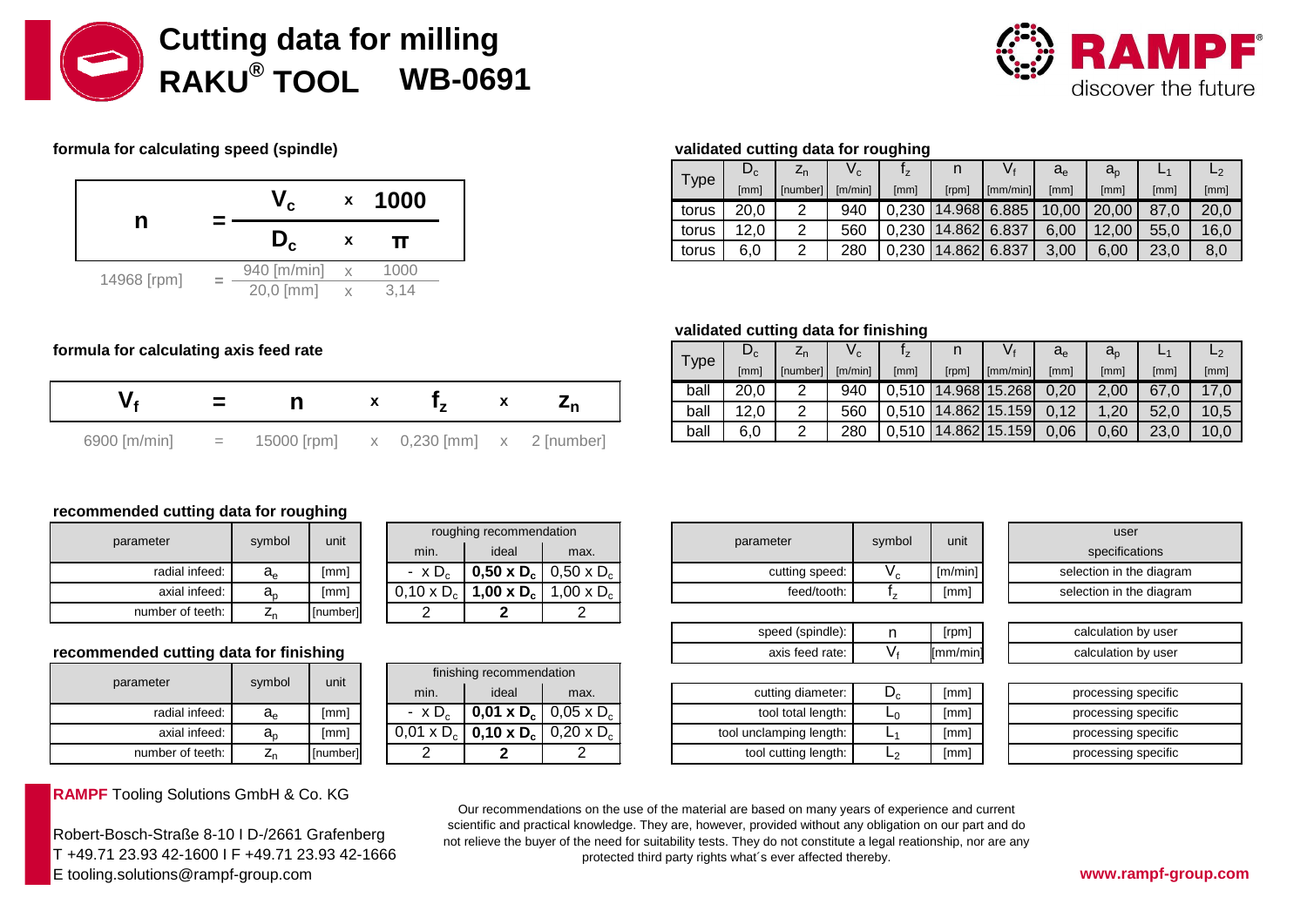





**RAMPF** Tooling Solutions GmbH & Co. KG

Robert-Bosch-Straße 8-10 I D-/2661 Grafenberg T +49.71 23.93 42-1600 I F +49.71 23.93 42-1666 E tooling.solutions@rampf-group.com **www.rampf-group.com**

Our recommendations on the use of the material are based on many years of experience and current scientific and practical knowledge. They are, however, provided without any obligation on our part and do not relieve the buyer of the need for suitability tests. They do not constitute a legal reationship, nor are any protected third party rights what´s ever affected thereby.